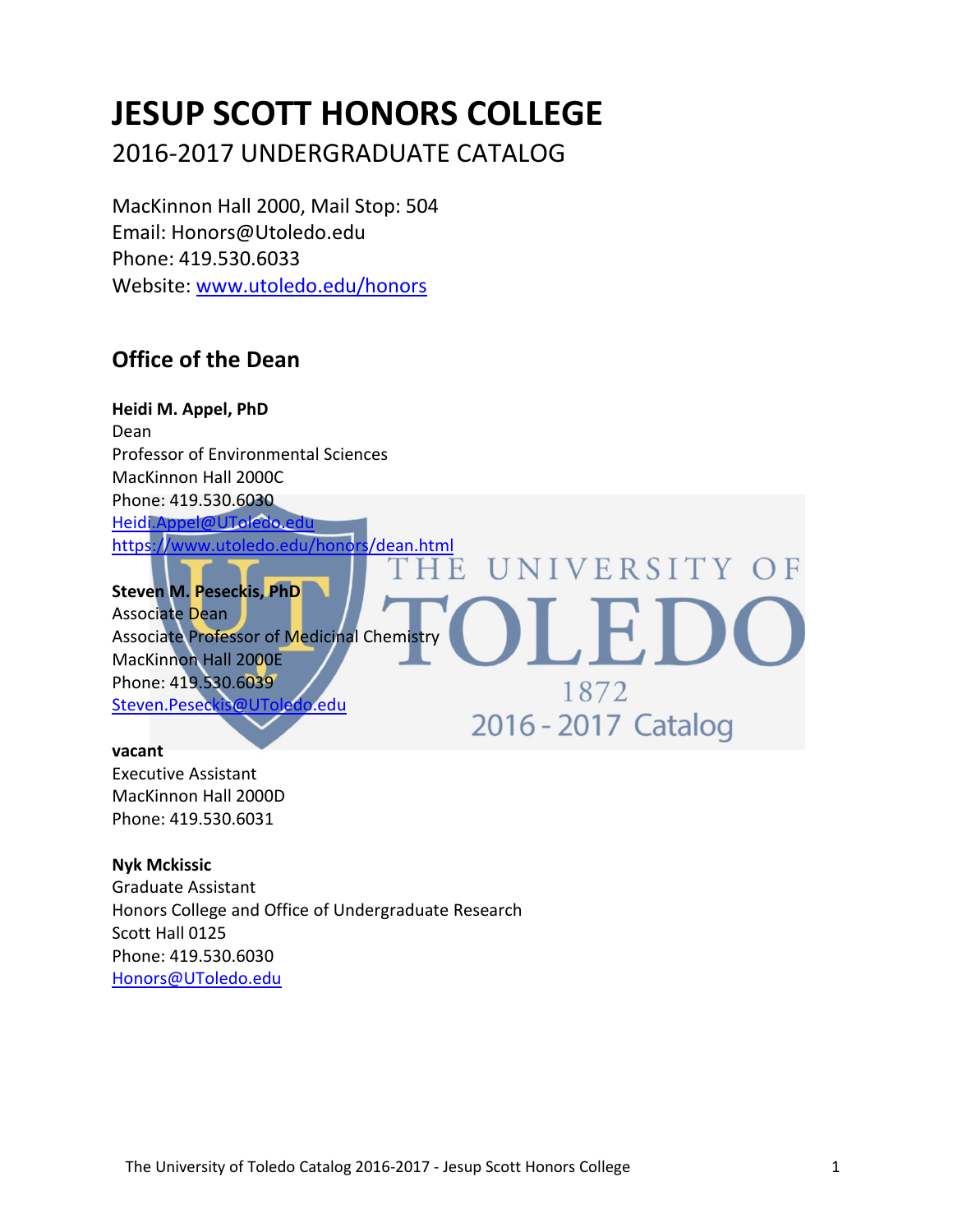## **Office for Undergraduate Research**

**Thomas Kvale, PhD** Director, Office of Undergraduate Research (OUR-UT) Scott Hall 0119 Phone: 419.530.2980 [Thomas.Kvale@UToledo.edu](mailto:Thomas.Kvale@UToledo.edu)

**Larry Connin, PhD** Administrative Coordinator, Associate Director of Undergraduate Research MacKinnon Hall 1010D Phone: 419.530.6037 [Larry.Connin@UToledo.edu](mailto:Larry.Connin@UToledo.edu)

1872

2016 - 2017 Catalog

**Success Coaches Malaika Bell, MA** Honors Coach Scott Hall 0129 Phone: 419.530.6066 [Malaika-Beauta.Bell@UToledo.edu](mailto:Malaika-Beauta.Bell@UToledo.edu) THE UNIVERSITY OF **Aleiah Jones, MA** OLED

Honors Coach Scott Hall 0133 Phone: 419.530.6054 Aleiah.Jones@UToledo.e

**Josh Martin, MA** Honors Coach Scott Hall 0127 Phone: 419.530.6180 [Joshua.Martin2@UToledo.edu](mailto:Joshua.Martin2@UToledo.edu)

**Gentry Willis**

Honors Coach Scott Hall 0131 Phone: 419.530.6179 [Gentry.Willis@utoledo.edu](mailto:Gentry.Willis@utoledo.edu)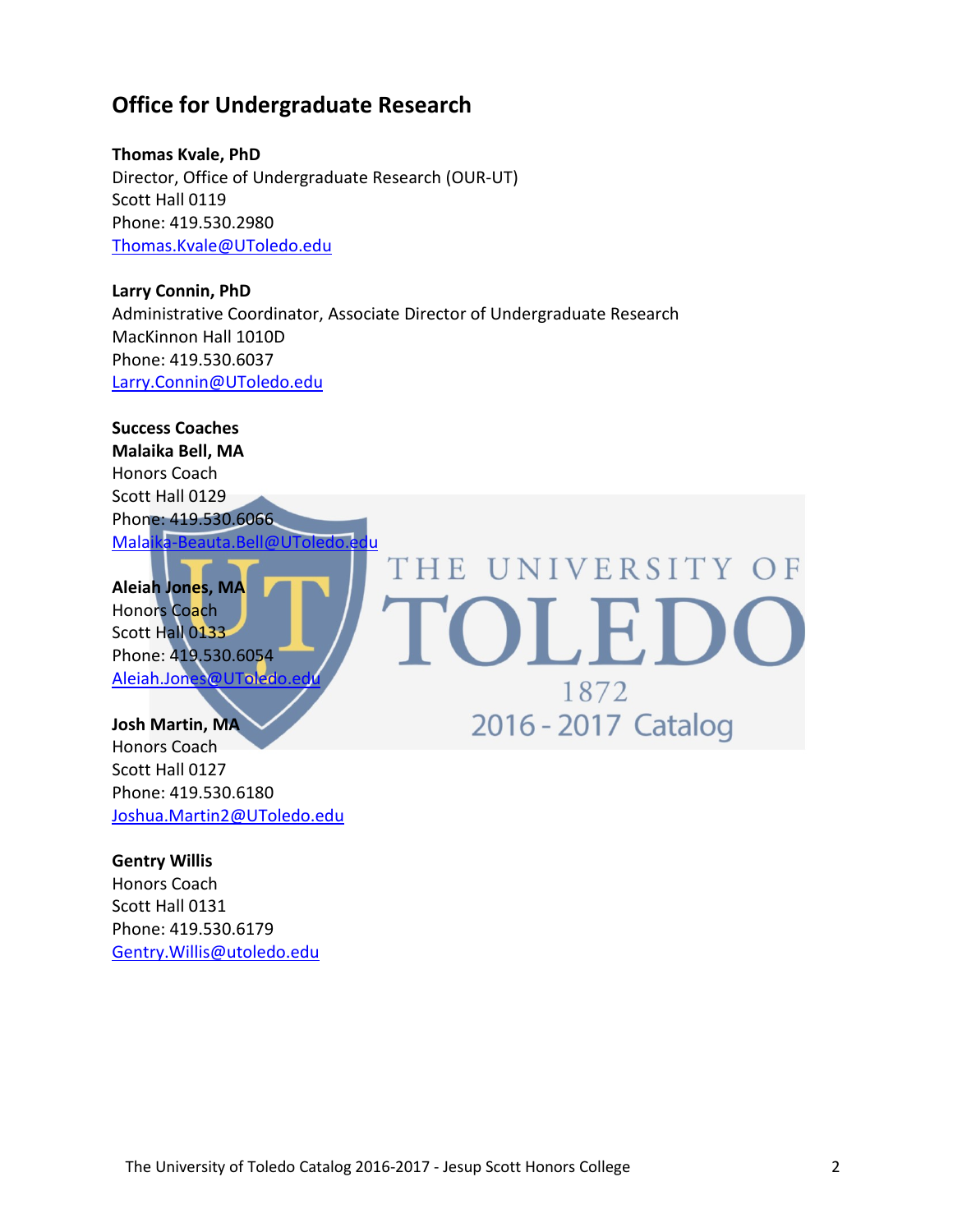# **FACULTY**

**Page Armstrong, PhD**

Lecturer and Director, Honors Living Learning Community MacKinnon Hall 1370 Phone: 419.530.6059 Page.Armstrong@UToledo.edu

**Barbara A. Mann, PhD** Associate Professor of Humanities MacKinnon Hall 1340A Phone: 419.530.2402 Barbara.Mann@UToledo.edu

**Ashley Pryor, PhD** Associate Professor of Humanities MacKinnon Hall 1010B Phone: 419.530.2635 Ashley.Pryor@UToledo.edu

**Glenn Sheldon, PhD** Professor of Humanities MacKinnon Hall 1010F Phone: 419.530.3261 Glenn.Sheldon@UToledo.edu

**Mary Templin, PhD** Senior Lecturer MacKinnon Hall 1010E Phone: 419.530.6038 Mary.Templin@UToledo.edu THE UNIVERSITY OF OLE 1872 2016 - 2017 Catalog

#### **Mission Statement**:

The Jesup Scott Honors College offers enhanced academic and experiential opportunities to highly motivated and talented students in all of the undergraduate colleges at the University of Toledo. The Honors College provides a nurturing and challenging higher education experience within a small-group learning and intensive coaching environment that is conducive to growth and discovery in an atmosphere of intellectual and cultural diversity.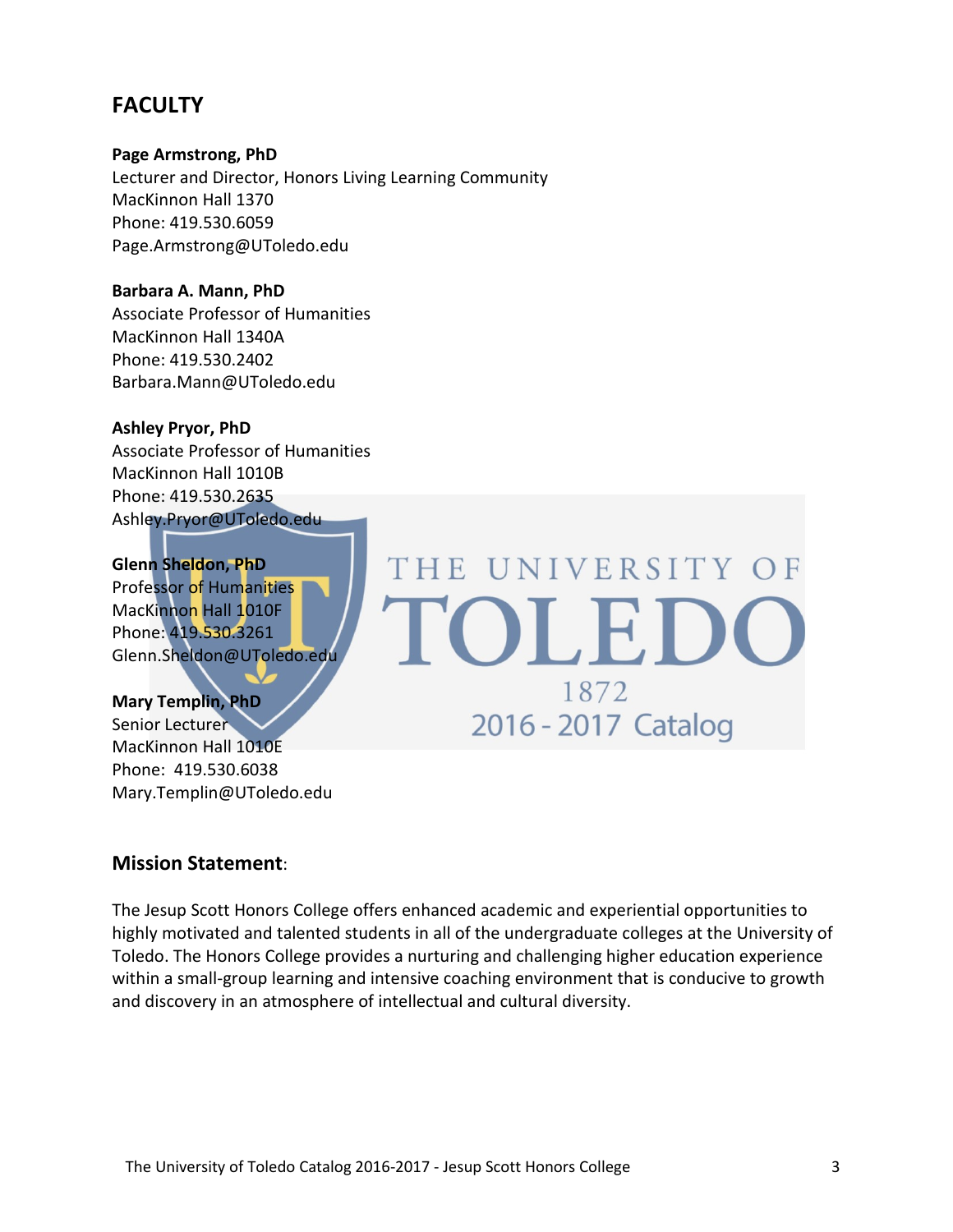# **Admission Requirements**

#### **Direct from High School Student**

- High school GPA and ACT test score indicative of a well-prepared student, which MUST meet the required *minimum* of BOTH a 3.5 high school GPA and a 25 ACT/1150 SAT test score.
- Academic credentials should be combined with a significant high school leadership and/or work experience that indicates a high level of motivation and performance that could translate into high academic performance at the university
- Students apply to the Jesup Scott Honors College after filling out the general UT application and receiving acceptance. Students then must complete the supplemental Honors College application form, including submission of a short essay.

#### **Current UT Student**

• Cumulative college GPA of 3.3

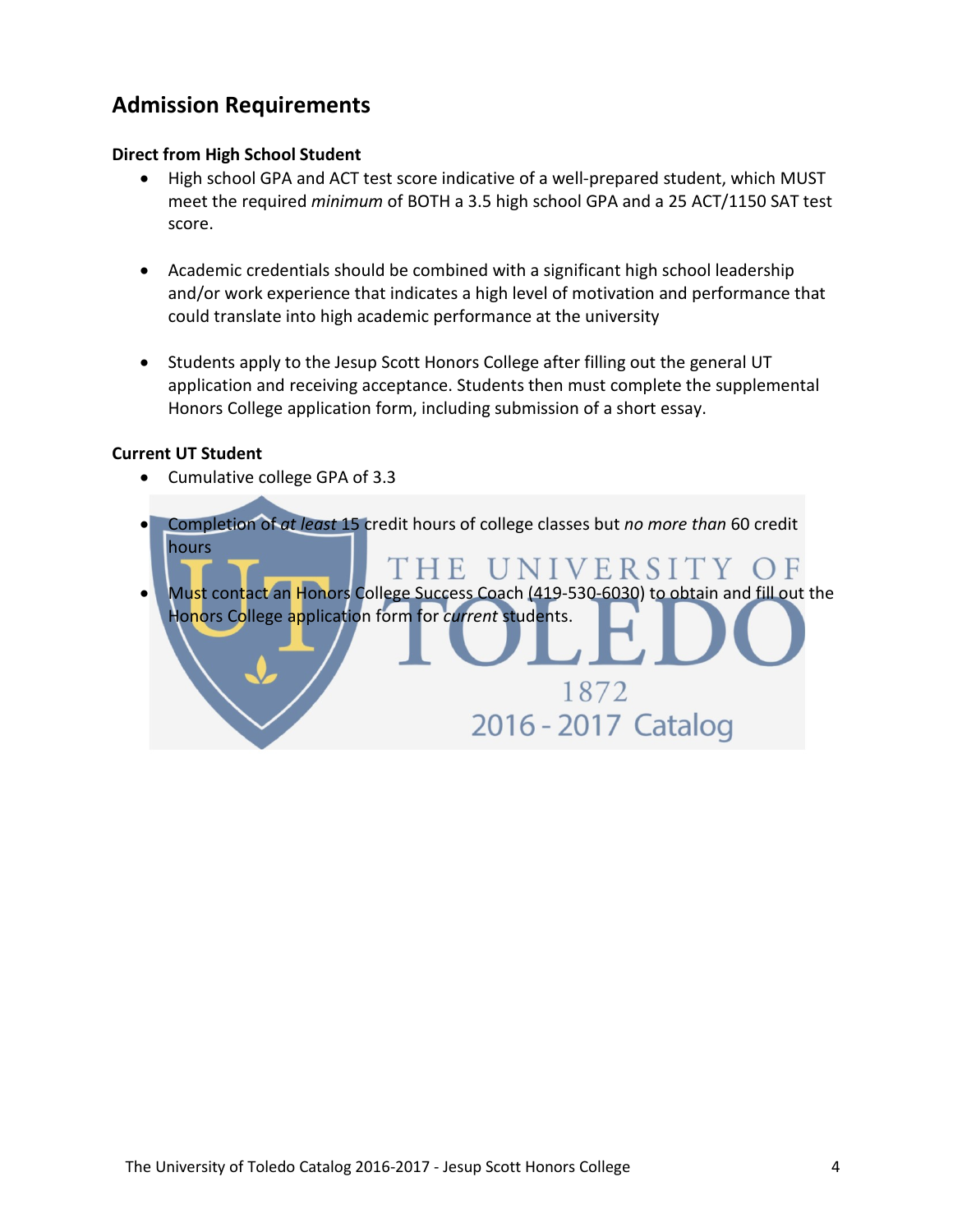# **Jesup Scott Honors College Program**

In order to graduate with the Honors College diploma and medallion, a student must:

- Complete all requirements for an approved degree program within the college of his or her major.
- Complete a minimum of 33 semester hours of Honors courses. Honors courses are of two kinds:
	- o those offered by the Honors College and
	- o those offered by various departments and colleges.
- Of the 33 hours required, six semester hours of Ideas, Innovation,& Society (HON 1010 and HON 1020) must be completed by all Honors College students.
- Depending upon the student's college and major, the remaining Honors hours may include:

a. HON 2020 (Multicultural Literatures: The North American Experience) or HON 2030 (Multicultural Literatures: The Non-European World).

b. One or more of the Honors upper-division interdisciplinary seminars offered through the Honors College (HON 4950 and 4960).

1872

- c. General education courses offered as Honors.
- d. Honors courses offered in the student's major.

e. Non-Honors courses contracted with the course instructor for Hondracredit.

- Earn a minimum overall GPA of 3.3.
- Complete an Honors thesis or project.
- Complete any additional requirements for Honors set by the major department or college of the major.

### **Honors College Learning Contracts**:

Through an Honors Learning Contract an instructor and a University Honors College student agree on a more intensive and extensive exploration of course material in a non-honors course. By successfully fulfilling the agreement spelled out in the Honors Learning Contract, the student receives Honors credit for the course.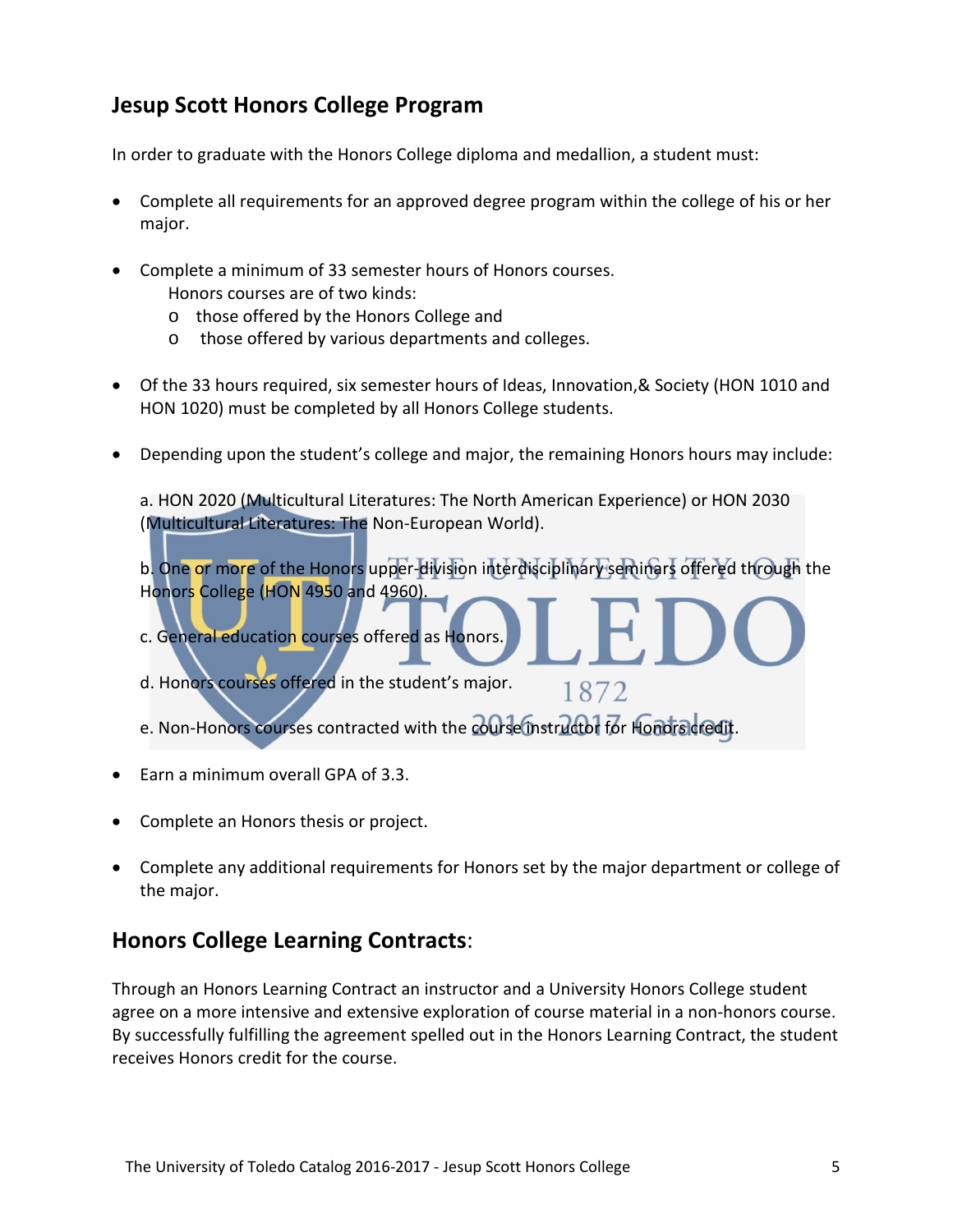### **Jesup Scott Honors College Diploma Requirements by Degree Granting College**

| Ideas,<br>Innovation, &<br>Society I and II<br>(HON 1010, 1020) | <b>BUS</b><br>Yes | <b>CALL</b><br>Yes | CoCA<br>Yes  | <b>ENG</b><br>Yes | <b>HS</b><br>Yes | <b>JHCoE</b><br>Yes | <b>LLSS</b><br>Yes | <b>NSM</b><br>Yes          |
|-----------------------------------------------------------------|-------------------|--------------------|--------------|-------------------|------------------|---------------------|--------------------|----------------------------|
| Multicultural<br>Literatures<br>(HON 2020, 2030)                | One               | One                | One          | None              | One              | One                 | One                | One                        |
| <b>Honors Senior</b><br><b>Seminars</b><br>(HON 4950, 4960)     | One               | None               | Two          | None              | Two              | Two                 | Two                | Two                        |
| <b>Total Honors</b><br><b>Hours</b>                             | 33                | 33                 | 33           | 33                | 33               | 33                  | 33                 | 33                         |
| <b>Honors Capstone</b><br>Thesis or Project                     | Yes               | Yes                | Yes          | Yes<br>E.         | Yes              | Yes                 | Yes                | Yes<br>UNIVERSITY OF       |
| Cumulative<br><b>Grade Point</b><br>Average                     | 3.3               | 3.3                | $\sqrt{3.3}$ | 3.3               | 3.3              | 3.3                 | 3.3                | 3.3                        |
| <b>Department</b><br><b>Honors Required</b>                     | N/A               | N/A                | Yes          | N/A               | <b>No</b>        | $N087$ $\lambda$ es |                    | Yes<br>2016 - 2017 Catalog |

BUS: College of Business and Innovation

CALL: College of Adult and Lifelong Learning

CoCA: College of Communication and the Arts

ENG: College of Engineering

HS: College of Health Sciences

JHCoE: Judith Herb College of Education'

LLSS: College of Language, Literature, and Social Sciences

NSM: College of Natural Sciences and Mathematics

NURS: College of Nursing

PHM: College of Pharmacy and Pharmaceutical Sciences

SJHS: College of Social Justice and Human Services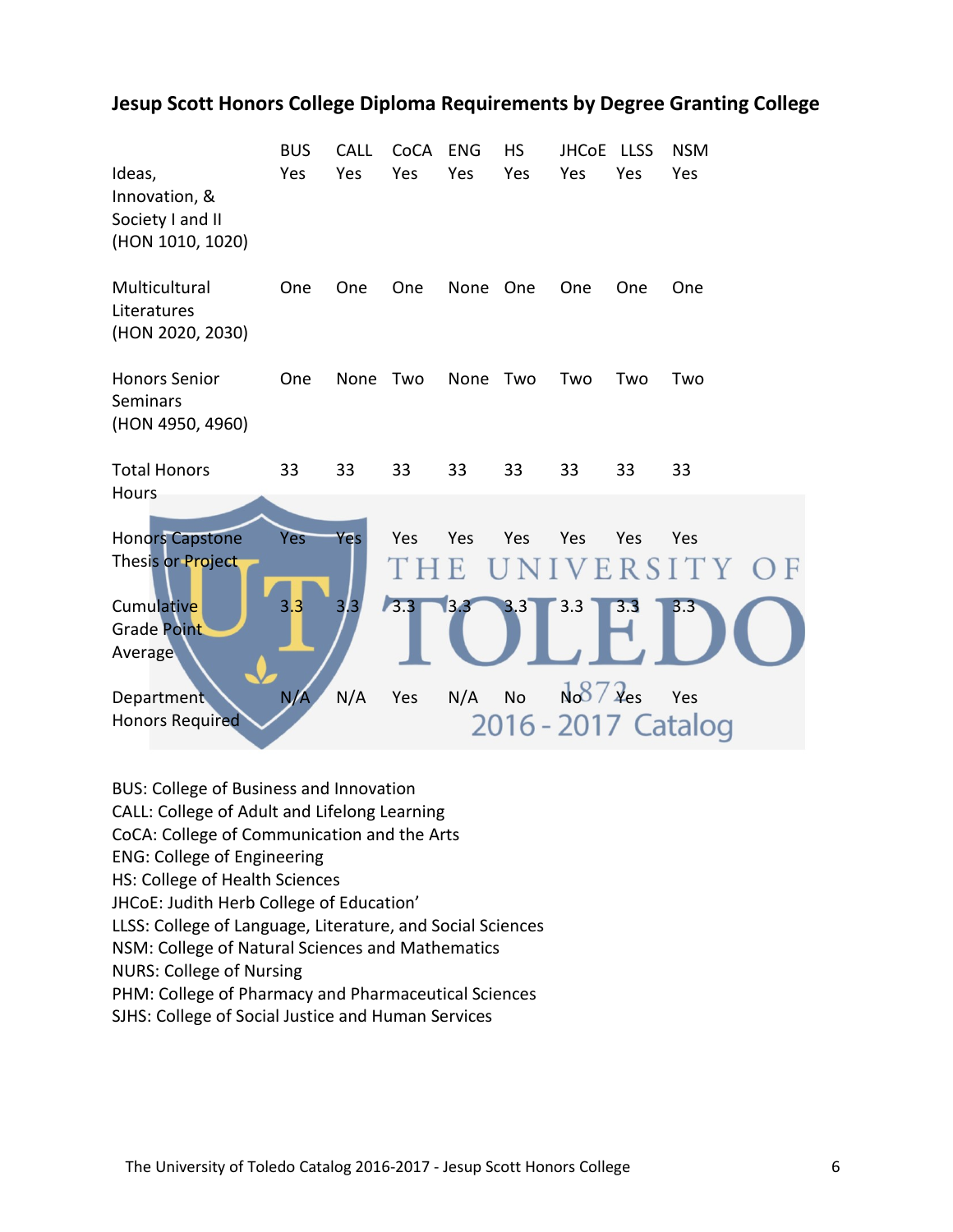### **Jesup Scott Honors College Diploma Requirements by Degree Granting College**

(continued)

| Ideas,<br>Innovation, &<br>Society I and II<br>(HON 1010, 1020)                                                                      | <b>NURS</b><br>Yes       | <b>PHM</b><br>Yes  | <b>SJHS</b><br>Yes           |                                      |      |  |
|--------------------------------------------------------------------------------------------------------------------------------------|--------------------------|--------------------|------------------------------|--------------------------------------|------|--|
| Multicultural<br>Literatures<br>(HON 2020, 2030)                                                                                     | <b>Both</b>              | None               | One                          |                                      |      |  |
| <b>Honors Senior</b><br>Seminars<br>(HON 4950, 4960)                                                                                 | One                      | None               | Two                          |                                      |      |  |
| <b>Total Honors</b>                                                                                                                  | 33                       | 33                 | 33                           |                                      |      |  |
| <b>Hours</b><br>Honors Capstone<br>Thesis or Project<br>Cumulative<br><b>Grade Point</b><br>Average<br>Department<br>Honors Required | <b>Yes</b><br>3.3<br>N/A | Yes.<br>3.3<br>Yes | Yes<br>F<br>3.3<br><b>No</b> | UNIVERSITY OF<br>2016 - 2017 Catalog | 1872 |  |

BUS: College of Business and Innovation

CALL: College of Adult and Lifelong Learning

CoCA: College of Communication and the Arts

ENG: College of Engineering

HS: College of Health Sciences

JHCoE: Judith Herb College of Education'

LLSS: College of Language, Literature, and Social Sciences

NSM: College of Natural Sciences and Mathematics

NURS: College of Nursing

PHM: College of Pharmacy and Pharmaceutical Sciences

SJHS: College of Social Justice and Human Services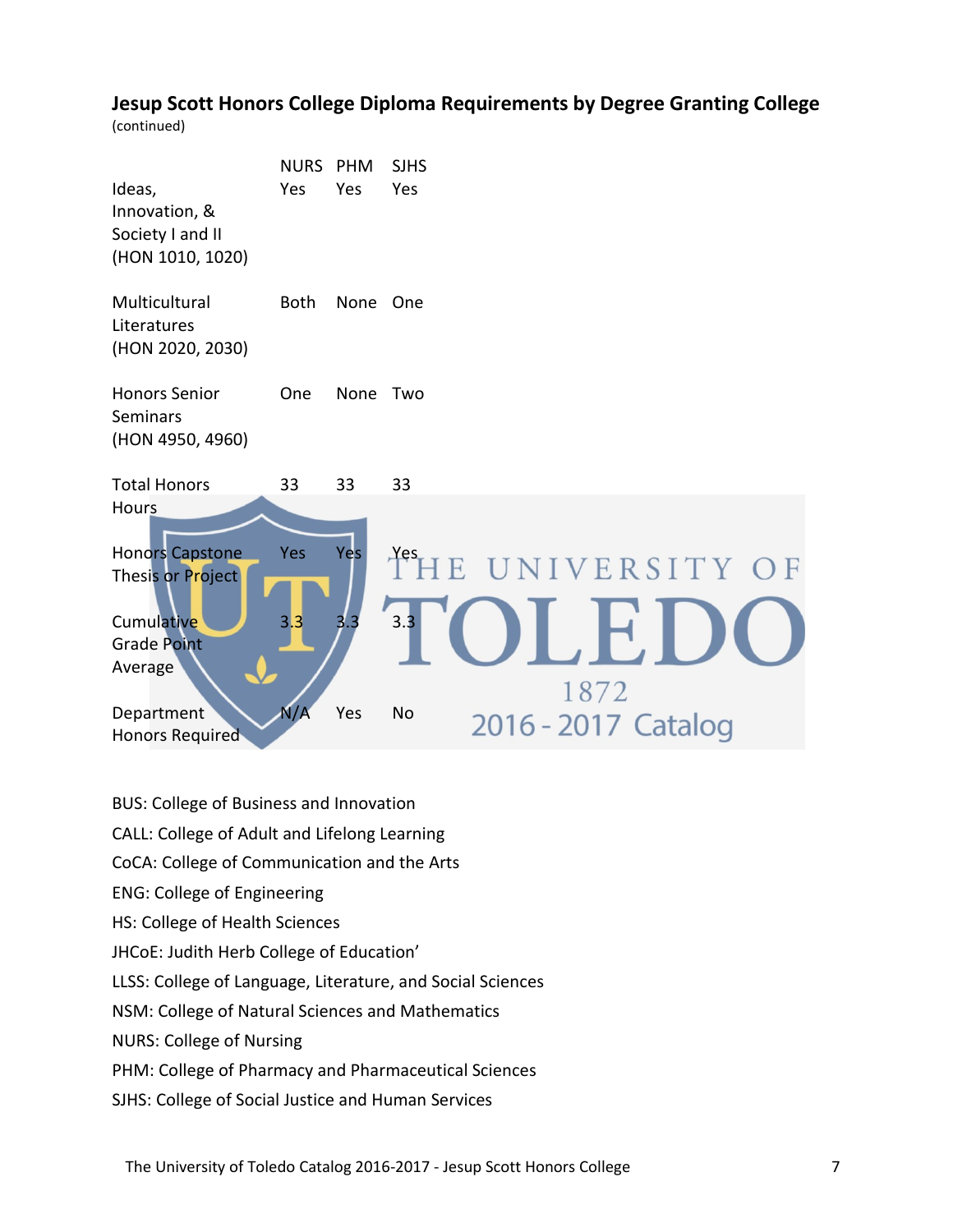# **Jesup Scott Honors College Courses**

#### **HON 1010 Ideas, Innovation, and Society I**

This reading, writing and discussion course examines Great Books and formative ideas, primarily from the Western tradition. Readings Conference 1010 focuses on selected works from ancient times through the Middle Ages. [3 credit hours]

#### **HON 1020 Ideas, Innovation, and Society II**

This reading, writing and discussion course examines Great Books and formative ideas, primarily from the Western tradition. Readings Conference 1020 focuses on selected works from the Renaissance through the 20th Century. [3 credit hours]

#### **HON 2020 Multicultural Literatures: The North American Experience-Honors-WAC**

This reading, writing and discussion course examines selected literatures of the North American experience: for example, texts by African American, Arab American, Asian American, Hispanic or Native American authors. [3 credit hours]

 $\Box$ 

IVERSITY

 $()$   $\vdash$ 

#### **HON 2030 Multicultural Literatures: The Non-European World-Honors-WAC**

This reading, writing and discussion course examines selected non-European literatures. E.

[1-5 credit hours]]

### **HON 2990 Independent Study**

Supervised independent study. [3 credit hours]

#### **HON 4950 Honors Seminar**

These interdisciplinary seminars are organized around a variety of subjects and intellectual 2016 - 2017 Catalog concerns. [3 credit hours]

#### **HON 4960 Honors Seminar**

These interdisciplinary seminars are organized around a variety of subjects and intellectual concerns. [1-5 credit hours]

#### **HON 4990 Independent Study**

Supervised independent study.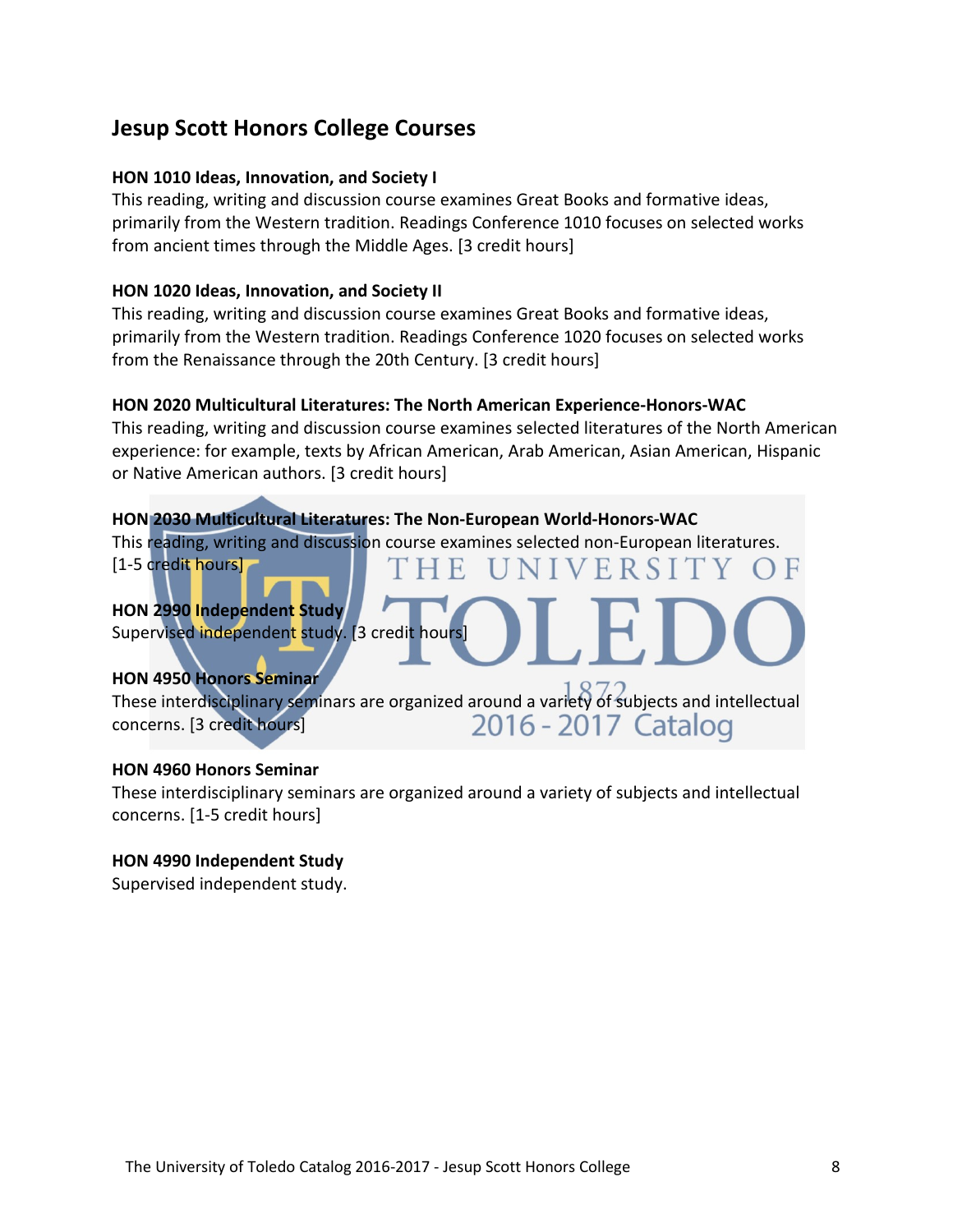# **Office of Undergraduate Research (OUR-UT)**

OUR-UT programs are open to all undergraduate students at UT OUR-UT office: Scott Hall 0019 OUR-UT website: http://www.utoledo.edu/honors/undergradresearch/index.html Email: undergradresearch@utoledo.edu

#### **Thomas Kvale**

Director, Office of Undergraduate Research *thomas.kvale@utoledo.edu* Phone: 419.530.2980

#### **Larry Connin**

Administrative Coordinator, Associate Director of Undergraduate Research MacKinnon Hall 1010D *larry.connin@utoledo.edu* Phone: 419.530.6037

#### **OUR-UT Mission Statement**:

The Office of Undergraduate Research provides meaningful research opportunities for all UT undergraduate students. We accomplish this mission by being a resource for faculty members to increase undergraduate involvement in their research, by being a resource for the  $\bigcap F$ community and local industries to increase their involvement in undergraduate research, and by aiding in the integration of a research component to existing courses and/or development of new research intensive courses.

The Office of Undergraduate Research is a central resource for undergraduate research at the<br>University of Talade University of Toledo. 2016 - 2017 Catalog

#### **Primary Objectives of OUR-UT are to:**

- Be a focal point for research opportunities for undergraduates.
- Be an advocate for increased funding of undergraduate research at UT.
- Showcase research accomplishments of UT undergraduates.
- Be a resource for faculty members to increase undergraduate involvement in their research.
- Be a resource for the community and local industries to increase their involvement in undergraduate research.
- Aid in the integration of a research component to existing courses and/or development of new research-intensive courses.
- Coordinate undergraduate research involvement with the other offices at UT including: the Office of Research, the Honors Program, the Office of Service Learning, the various colleges, and the various departments and/or academic programs.